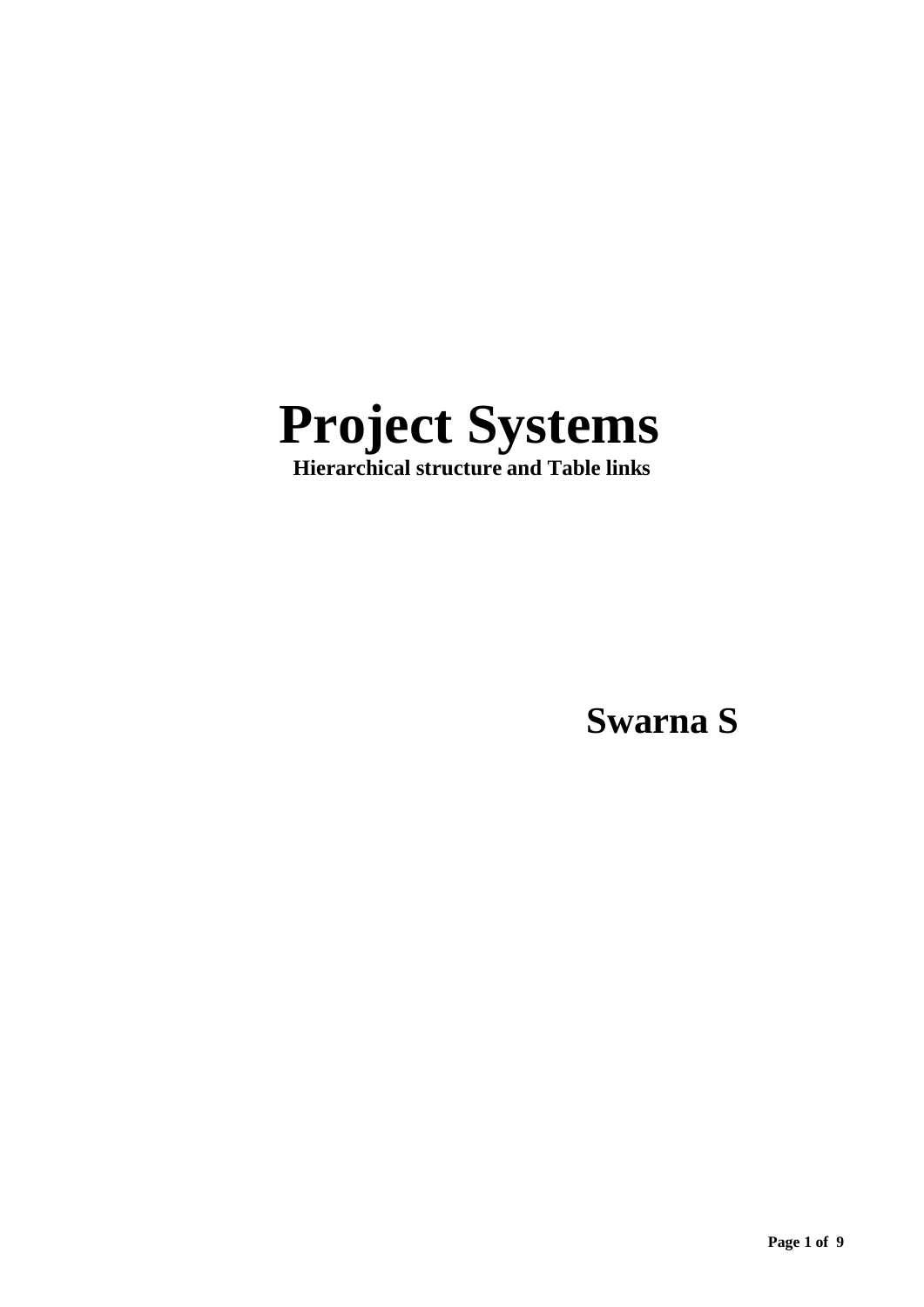# **Introduction**

This document provides the basic hierarchical structure of the Project Systems module in SAP .The document also defines the terminologies used frequently in the Project Systems module. Also the tables used in the module with the links are diagrammatically presented which will be useful to technical people for customised development.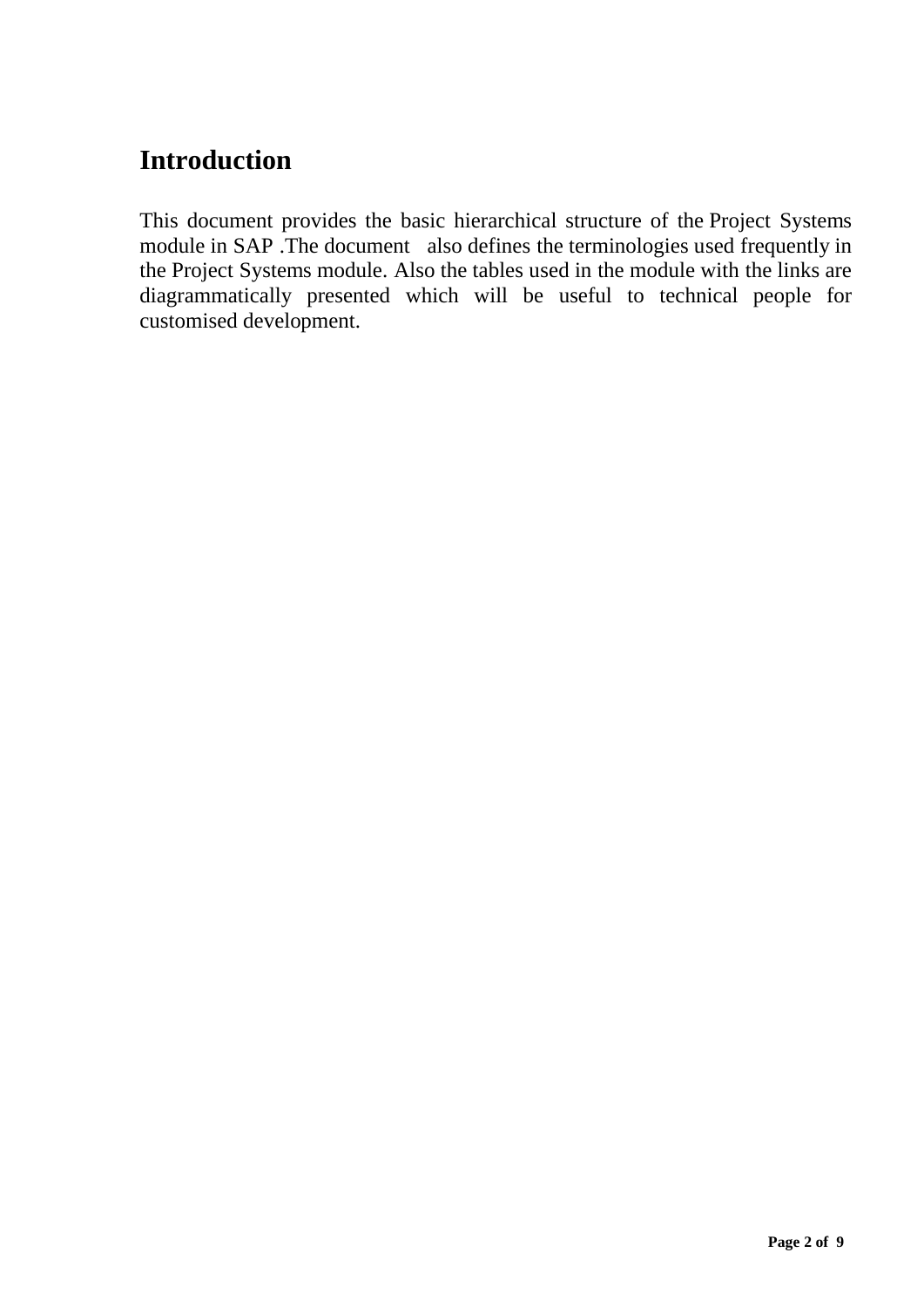# **Hierarchical Structure of the Project Definition**

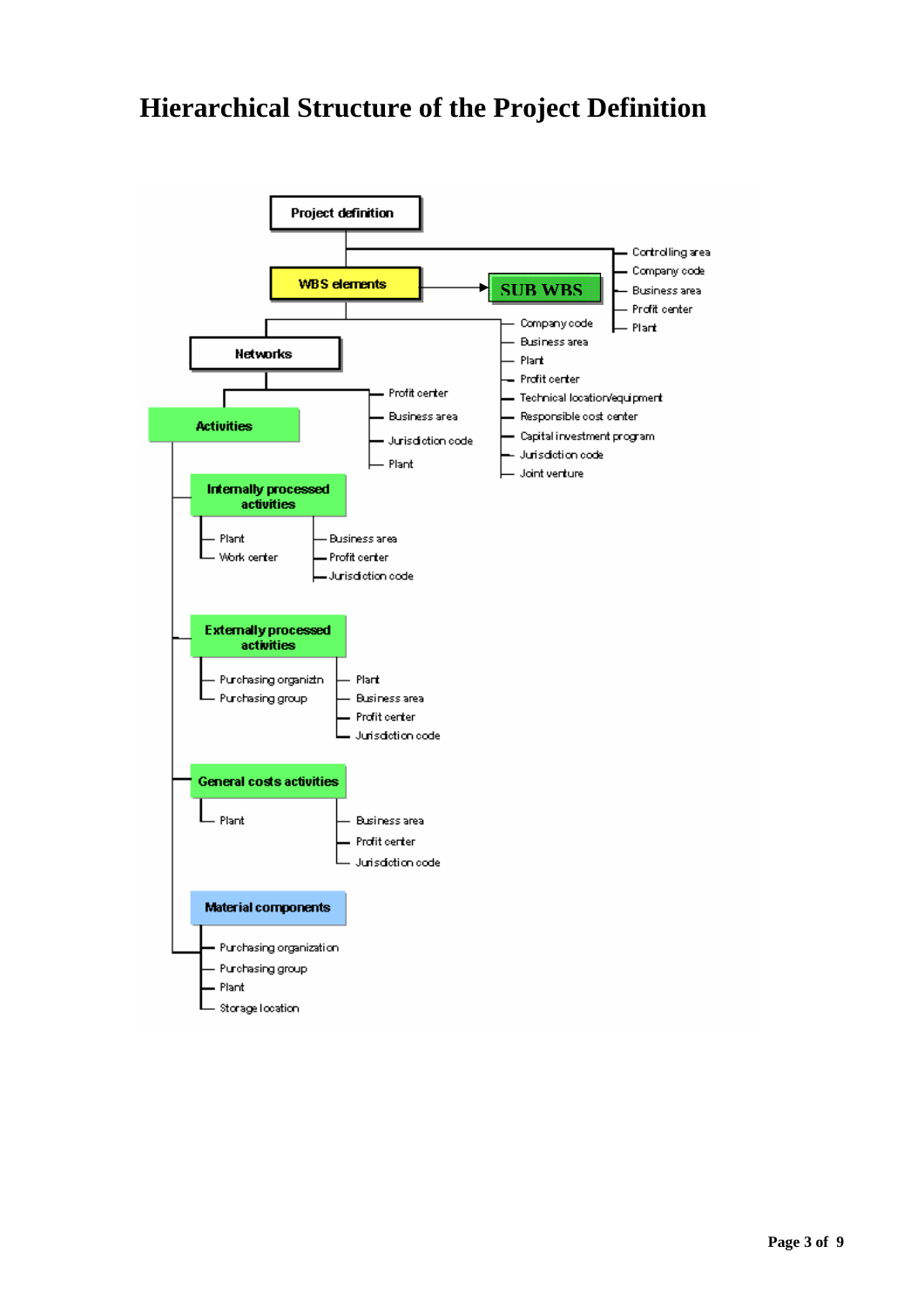## **A few Definitions of the terminologies used in PS module**

### **Project:**

The project definition is the binding framework for all organizational elements within a project.

### **Work Break down Structure:**

With a work breakdown structure you can divide the project into useful steps, specify fixed or "basic" dates, specify the work involved, and determine project costs. The individual levels of the hierarchy in a work breakdown structure enable you to organize a project into steps.

### **Work Break Down Structure Element (Sub WBS):**

You can further break down these steps into individual elements Maximum steps supported are 99.

#### **Network:**

It is a special type work order on which cost can be planned, controlled and monitored.

#### **Activities:**

These are the actual tasks that are to be executed for the completion of the project.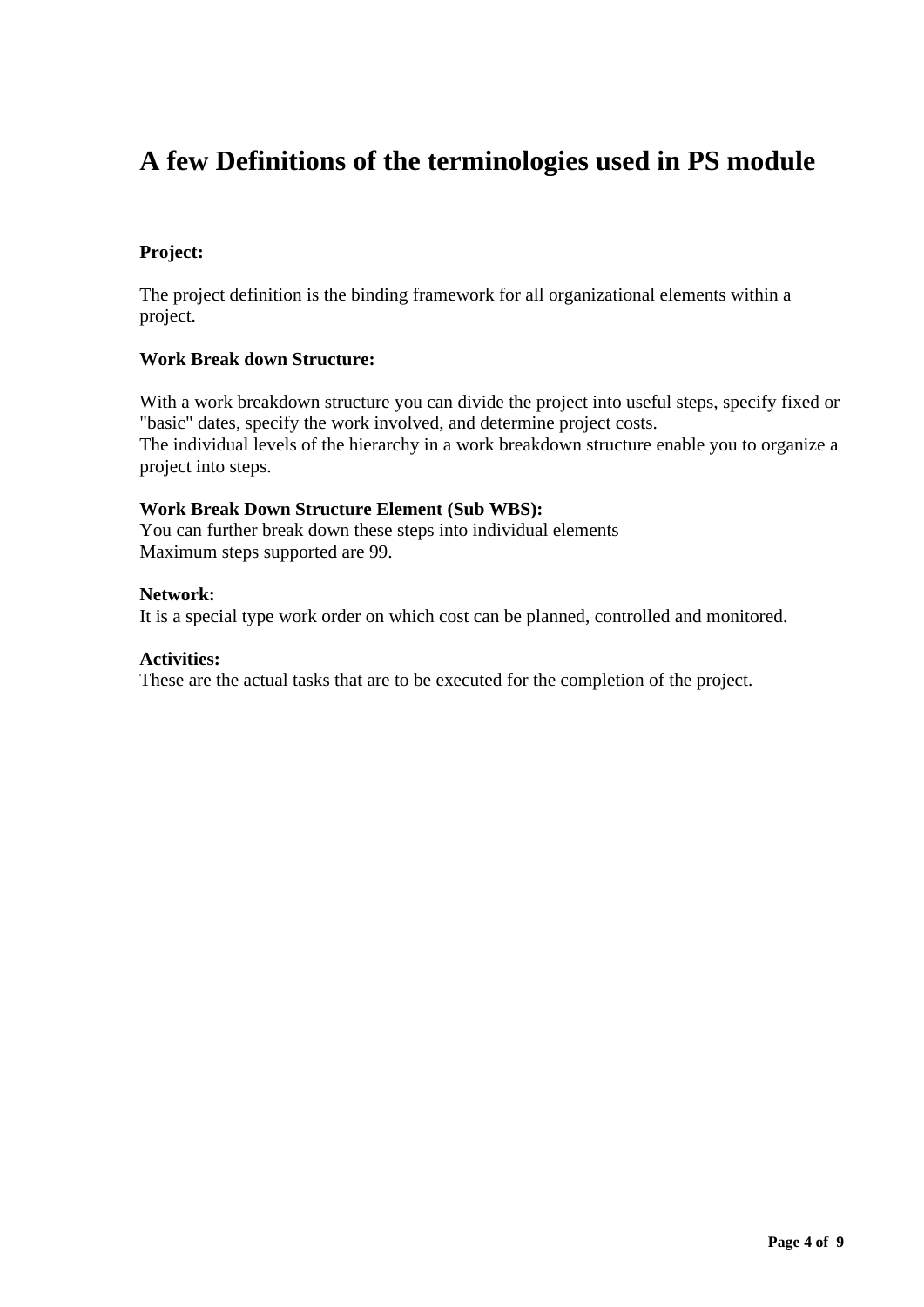# **Frequently used Tables in Project Systems Module:**

### **Scheduling Tables:**



AFVC-APLZL = AFVV-APLZL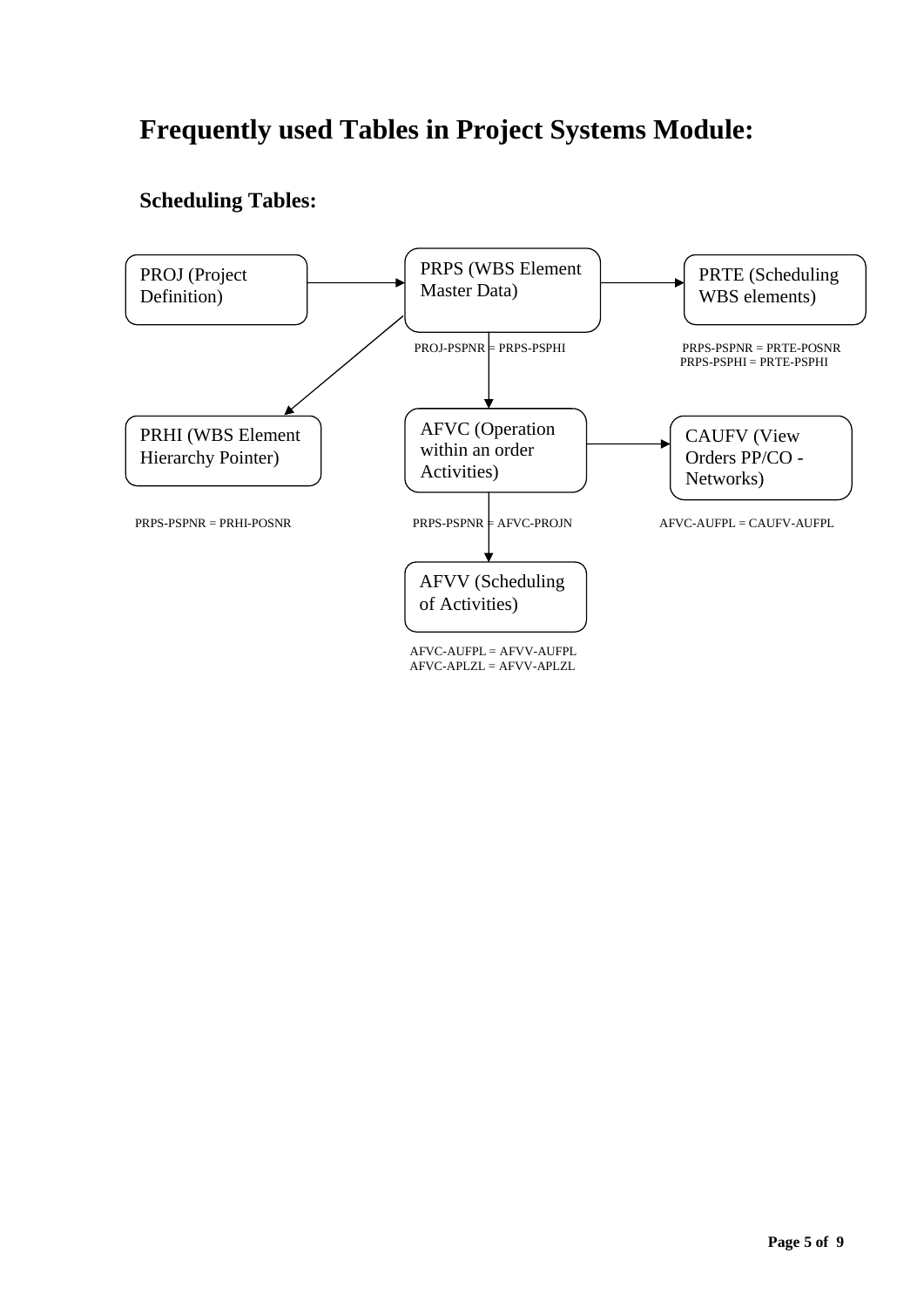# **Percentage of Completion Tables:**



AFVC-AUFPL = AFRU-AUFPL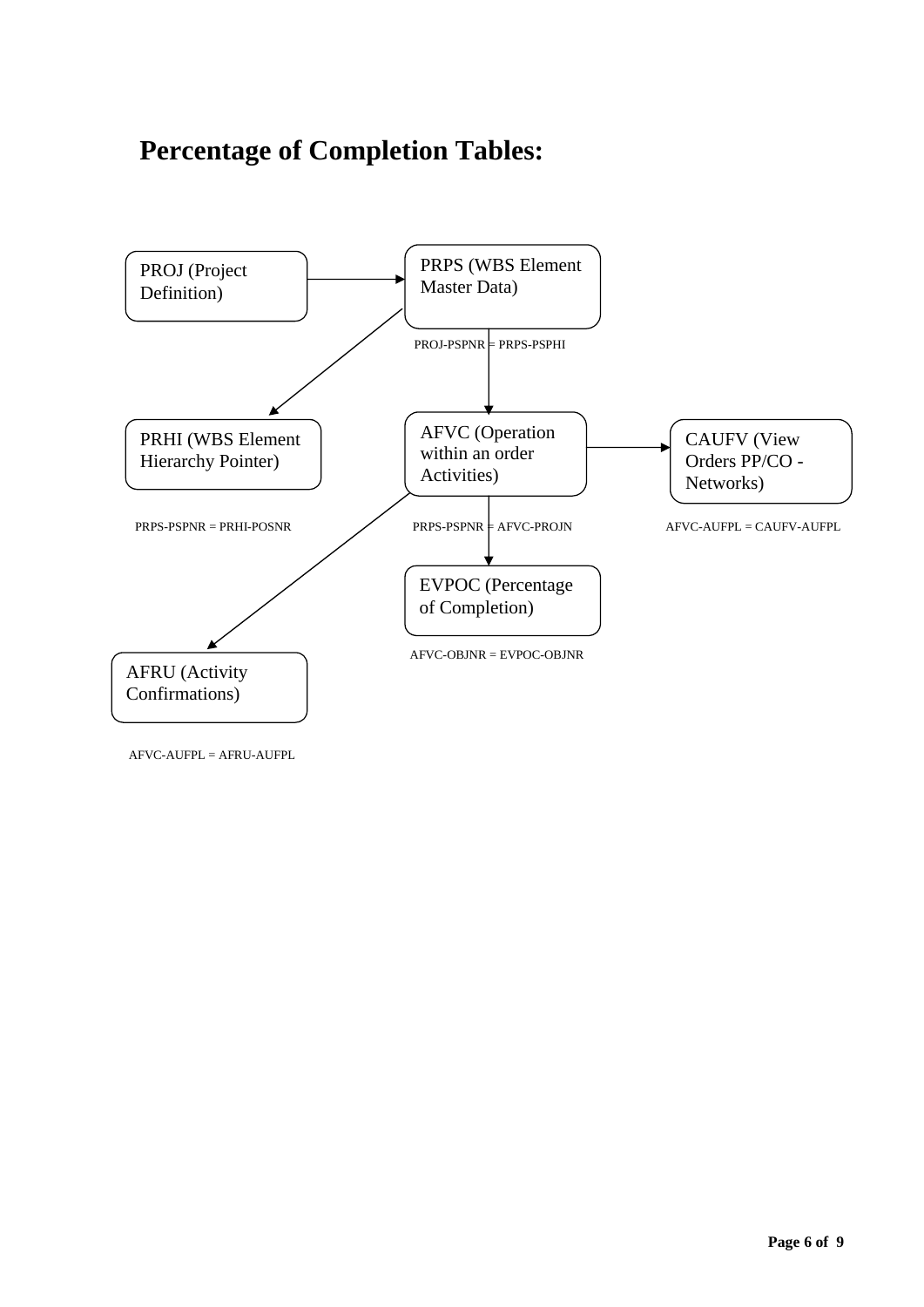# **Costs Tables in PS:**

**Budget / Revenue/Planned Costs:**



PRPS-PSPNR = PRHI-POSNR PRPS-OBJNR = BPJA-OBJNR

In all these costs only the value of the field VORGA (Budget/Planning Category) and is changed as per the requirement. These values change as per the configuration too so this has to be taken into consideration

| <b>VORGA</b>     | Category                    |
|------------------|-----------------------------|
| <b>KSTP</b>      | <b>Planned Cost</b>         |
| <b>KSTR</b>      | Planned revenue             |
| <b>KBUD</b>      | <b>Budget</b>               |
| KNB <sub>0</sub> | <b>Supplementary Budget</b> |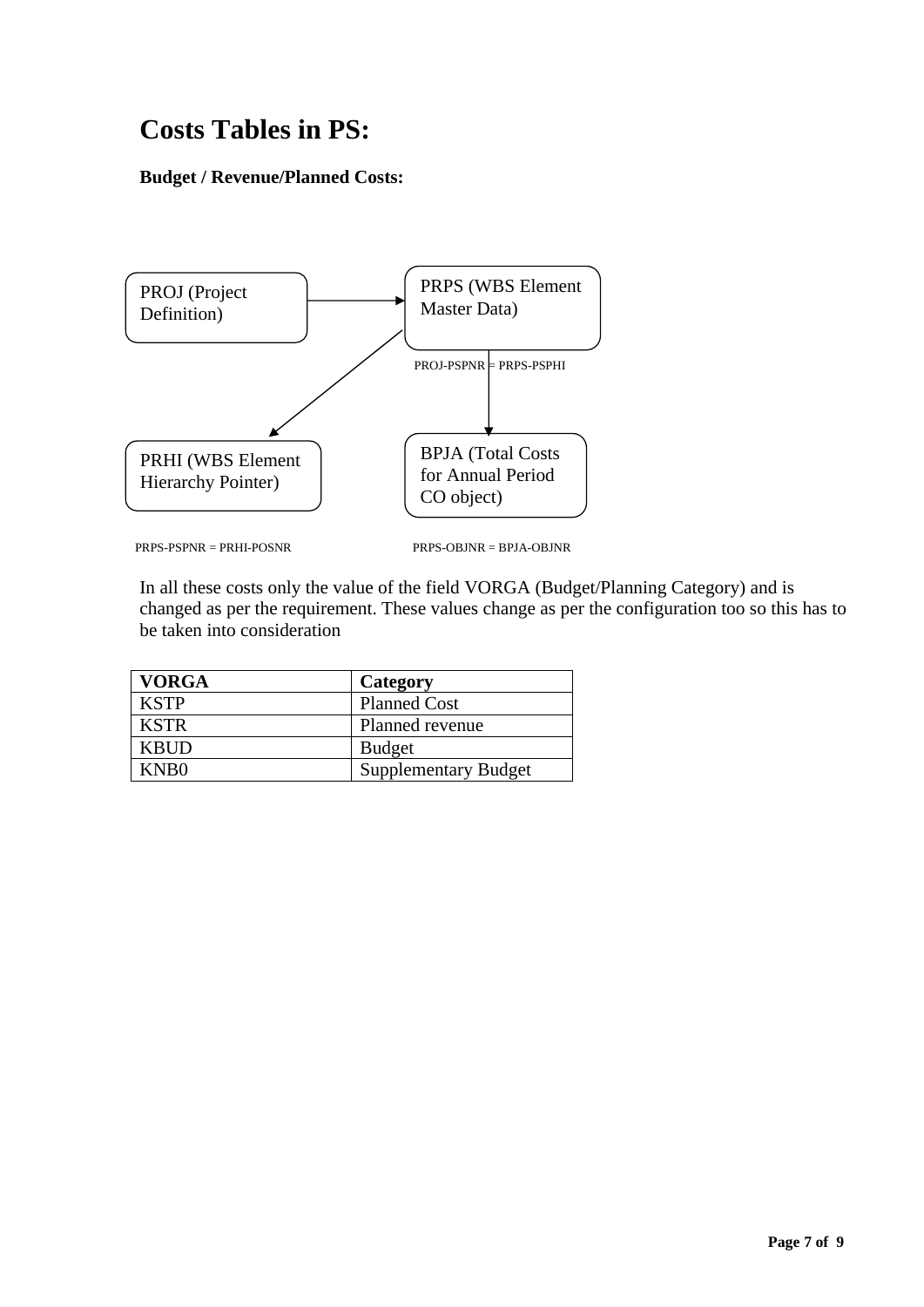### **Actual Costs:**



AFVC-AUFPL = CAUFV-AUFPL

Here in Actual Costs another important feature is that

The Field VORGA in the RPSCO table should contain all the business transactions pertaining to CO objects from COIE to COIN and the Value of ACPOS (which is configured through SPRO and value may change accordingly) is not of Revenue category and WRTTP ,value type field takes a standard value of 4 for Actual costs.